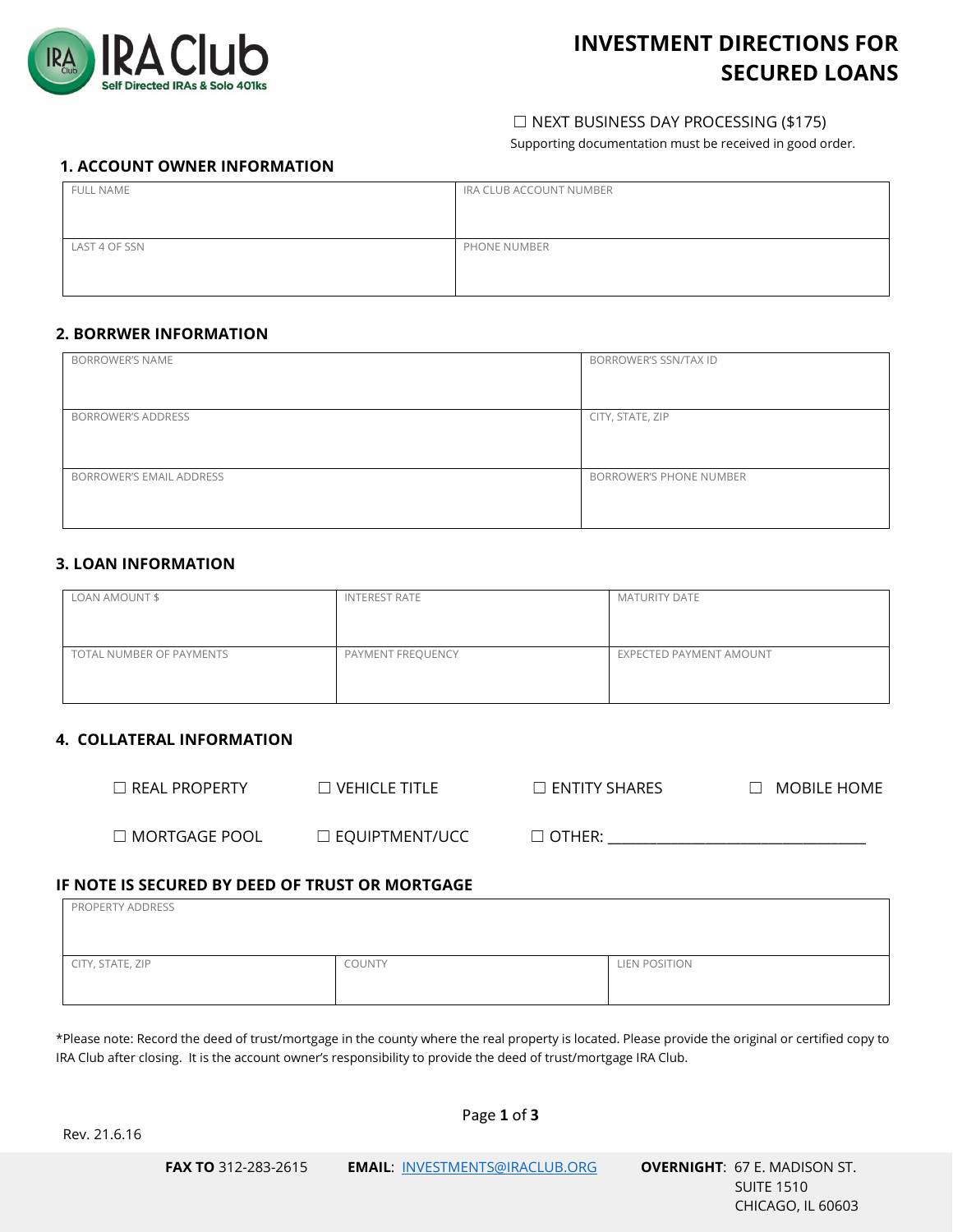

# **WHO IS THE RESPONSIBLE PARTY FOR THE RECORDING/FILING OF THE DEED OF TRUST, MORTGAGE OR UCC?**

| FIRM NAME                  |
|----------------------------|
|                            |
|                            |
| <b>CONTACT NAME</b>        |
|                            |
|                            |
| PHONE NUMBER/EMAIL ADDRESS |
|                            |
|                            |
|                            |

# **5. FUNDING INSTRUCTIONS**

#### $\Box$  SEND A WIRE TRANSFER (\$35)

| CREDIT ACCOUNT NUMBER         | ABA ROUTING NUMBER     |
|-------------------------------|------------------------|
| CREDIT ACCOUNT NAME           | RECEIVING BANK NAME    |
| CREDIT ACCOUNT HOLDER ADDRESS | RECEIVING BANK ADDRESS |
| REFERENCE/MEMO                |                        |

☐ CHECK VIA REGULAR MAIL ☐ OVERNIGHT CHECK VIA FEDEX (\$75)

| PAYEE NAME             |  |  |
|------------------------|--|--|
|                        |  |  |
| <b>MAILING ADDRESS</b> |  |  |
|                        |  |  |

**5. INVESTMENT PROCESSING FEES** debit from the account automatically. If you would like to have these fees charged to a credit or debit card instead, complete the information below.

| CREDIT/DEBIT CARD NUMBER | <b>EXPIRATION DATE</b> | CVV CODE |
|--------------------------|------------------------|----------|
| NAME ON CREDIT CARD      |                        |          |

# **ACKNOWLEDGEMENTS AND SIGNATURE SECTION CONTINUED ON PAGE 3**

Page **2** of **3**